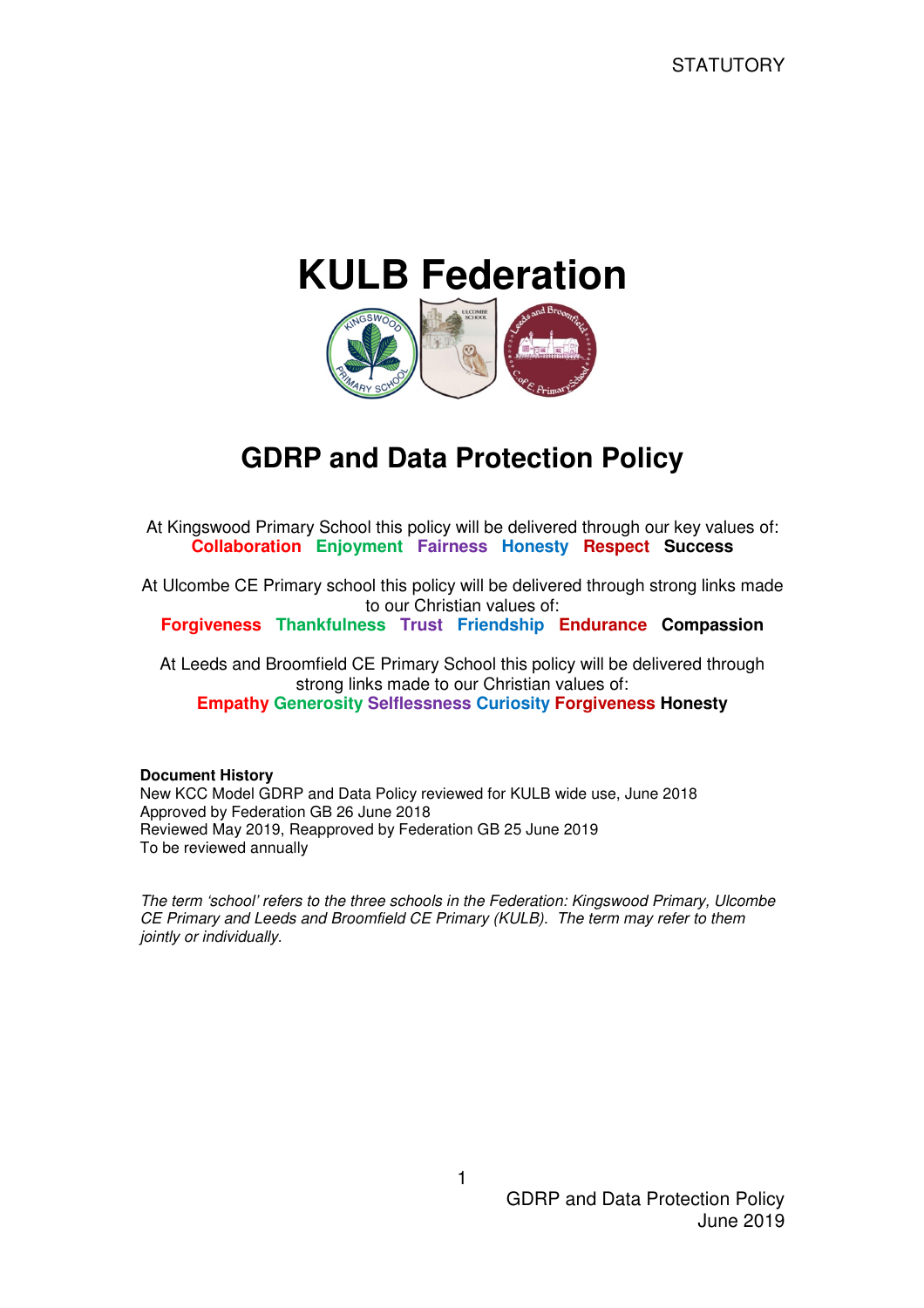# **Kent County Council Model GDPR and Data Protection Policy for Schools**

# **KULB Federation GDPR and Data Protection Policy**

General Data Protection Regulation (GDPR) and The Data Protection Act 2018 (DPA) is the law that protects personal privacy and upholds individual's rights. It applies to anyone who handles or has access to people's personal data.

This policy is intended to ensure that personal information is dealt with properly and securely and in accordance with the legislation. It will apply to personal information regardless of the way it is used, recorded and stored and whether it is held in paper files or electronically.

### **Policy Objectives**

The school as the Data Controller will comply with its obligations under the GDPR and DPA. The school is committed to being concise, clear and transparent about how it obtains and uses personal information and will ensure data subjects are aware of their rights under the legislation.

All staff must have a general understanding of the law and understand how it may affect their decisions in order to make an informed judgement about how information is gathered, used and ultimately deleted. All staff must read, understand and comply with this policy.

The Information Commissioner as the Regulator can impose fines of up to 20 million Euros (approximately £17 million) for serious breaches of the GDPR, therefore it is imperative that the School and all staff comply with the legislation.

# **Scope of the Policy**

Personal data is any information that relates to an identified or identifiable living individual who can be identified directly or indirectly from the information<sup>1</sup>. The information includes factors specific to the physical, physiological, genetic, mental, economic, cultural or social identity of a living individual. This includes any expression of opinion about an individual and intentions towards an individual. Under the GDPR personal information also includes an identifier such as a name, an identification number, location data or an online identifier.

The School collects a large amount of personal data every year including: pupil records, staff records, names and addresses of those requesting prospectuses, examination marks, references, fee collection as well as the many different types of research data used by the School. In addition, it may be required by law to collect and use certain types of information to comply

 $\overline{a}$ 

<sup>&</sup>lt;sup>1</sup> GDPR Article 4 Definitions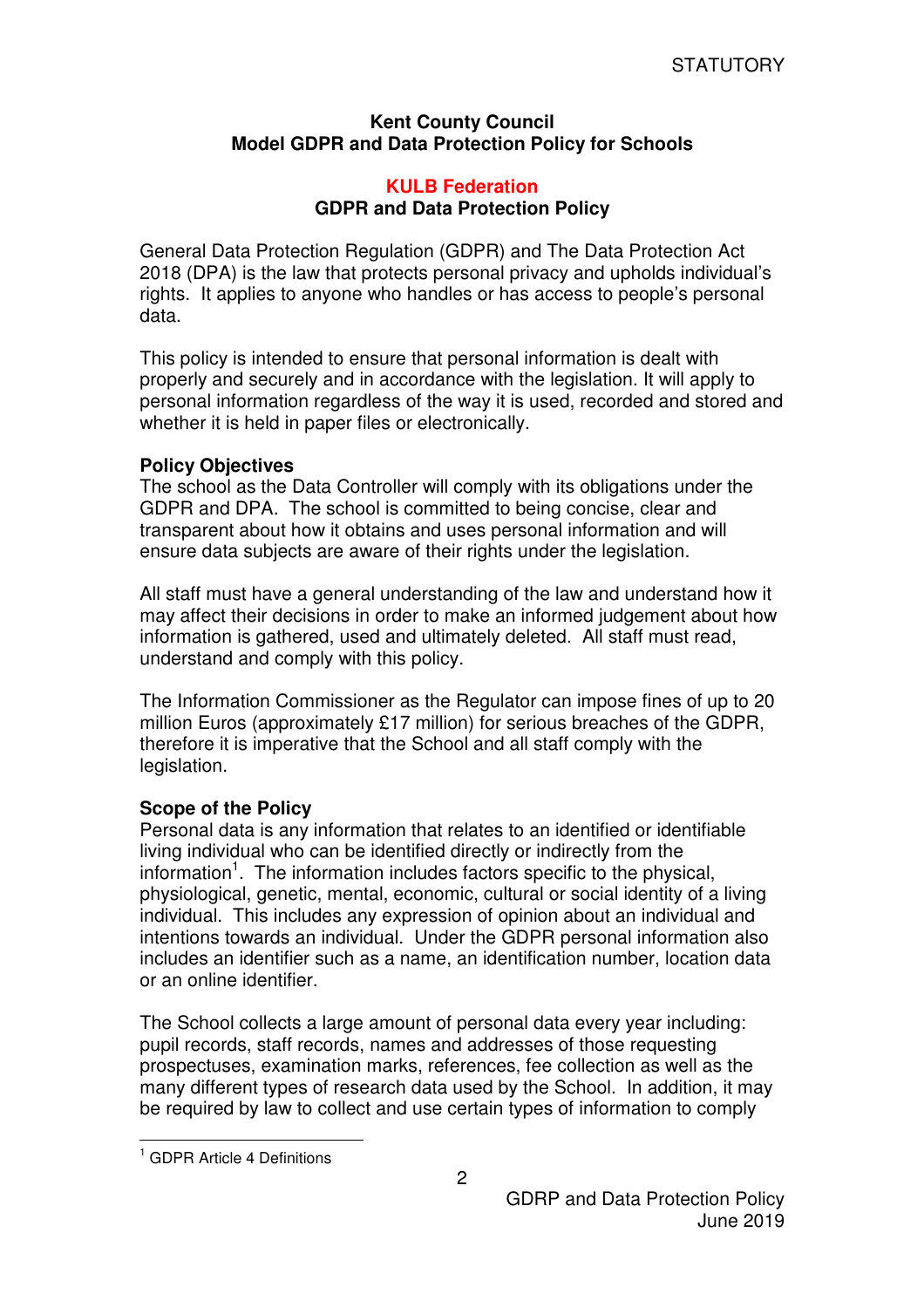with statutory obligations of Local Authorities (LAs), government agencies and other bodies.

# **The Principles**

The principles set out in the GDPR must be adhered to when processing personal data:

- 1. Personal data must be processed lawfully, fairly and in a transparent manner (**lawfulness, fairness and transparency**)
- 2. Personal data shall be collected for specified, explicit and legitimate purposes and not further processed in a manner that is incompatible with those purposes (**purpose limitation**)
- 3. Personal data shall be adequate, relevant and limited to what is necessary in relation to the purpose(s) for which they are processed (**data minimisation**)
- 4. Personal data shall be accurate and where necessary kept up to date and every reasonable step must be taken to ensure that personal data that are inaccurate are erased or rectified without delay (**accuracy**).
- 5. Personal data shall be kept in a form which permits identification of data subjects for no longer than is necessary for the purpose for which the personal data is processed (**storage limitation**)
- 6. Appropriate technical and organisational measures shall be taken to safeguard the rights and freedoms of the data subject and to ensure that personal information are processed in a manner that ensures appropriate security of the personal data and protects against unauthorised or unlawful processing of personal data and against accidental loss or destruction of, or damage to, personal data (**integrity and confidentiality**).

# **Transfer Limitation**

 $\overline{a}$ 

In addition, personal data shall not be transferred to a country outside the EEA unless that country or territory ensures an adequate level of protection for the rights and freedoms of data subjects in relation to the processing of personal data as determined by the European Commission or where the organisation receiving the data has provided adequate safeguards<sup>2</sup>.

This means that individuals' rights must be enforceable and effective legal remedies for individuals must be available following the transfer. It may also be possible to transfer data where the data subject has provided explicit consent or for other limited reasons. Staff should contact the DPO if they require further assistance with a proposed transfer of personal data outside of the EEA.

 $2$  These may be provided by a legally binding agreement between public authorities or bodies, standard data protection clauses provided by the ICO or certification under an approved mechanism.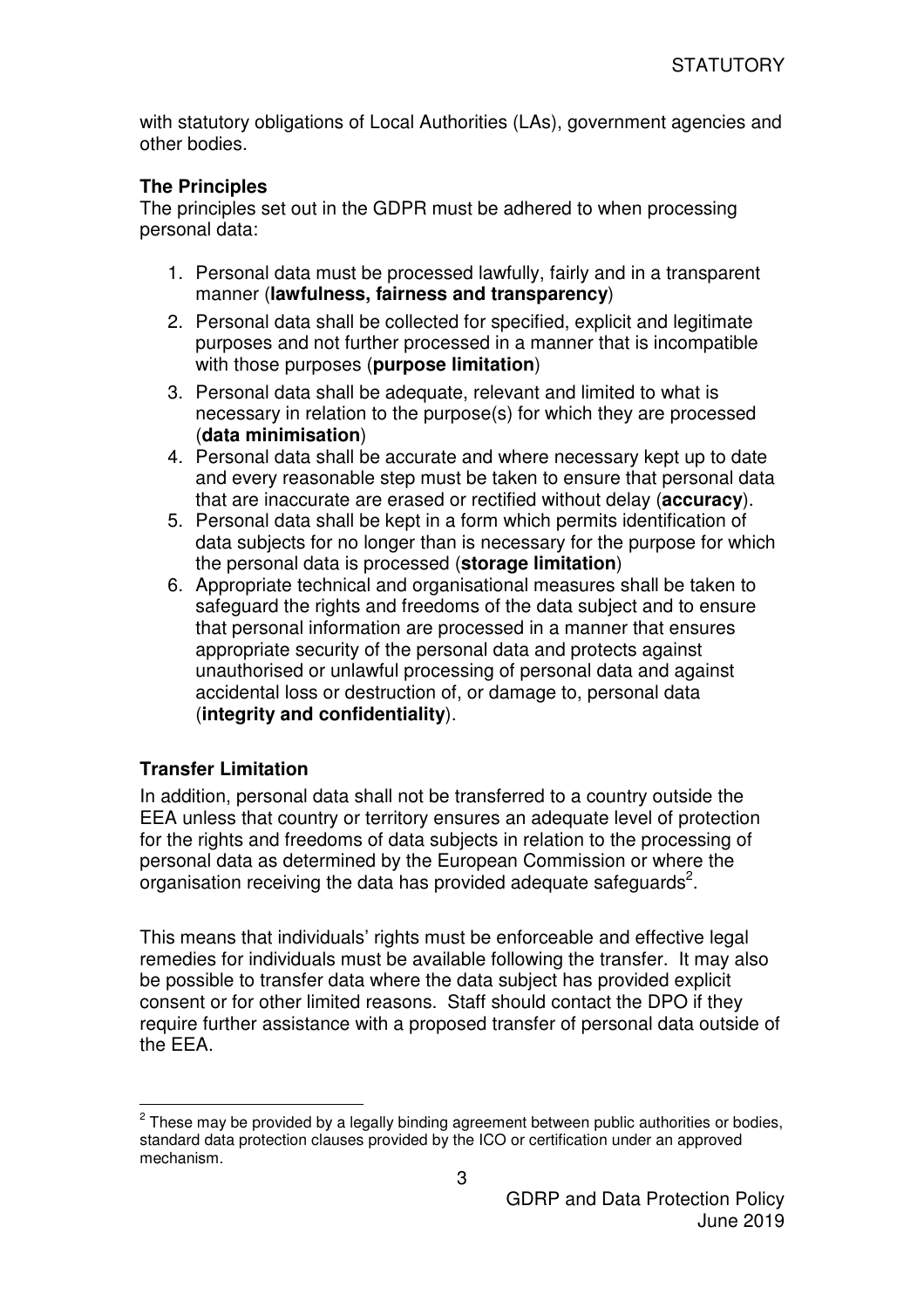#### **Lawful Basis for processing personal information**

Before any processing activity starts for the first time, and then regularly afterwards, the purpose(s) for the processing activity and the most appropriate lawful basis (or bases) for that processing must be selected:

- Processing is necessary for the performance of a task carried out in the public interest or in the exercise of official authority vested in the school
- Processing is necessary for the performance of a contract to which the data subject is party, or in order to take steps at the request of the data subject prior to entering into a contract
- Processing is necessary for compliance with a legal obligation to which the data controller is subject
- Processing is necessary in order to protect the vital interests of the data subject or of another natural person
- Processing is necessary for the purposes of the legitimate interests pursued by the data controller or by a third party<sup>3</sup>
- The data subject has given consent to the processing of his or her data for one or more specific purposes. Agreement must be indicated clearly either by a statement or positive action to the processing. Consent requires affirmative action so silence, pre-ticked boxes or inactivity are unlikely to be sufficient. If consent is given in a document which deals with other matters, the consent from be kept separate from those other matters

Data subjects must be easily able to withdraw consent to processing at any time and withdrawal must be promptly honoured. Consent may need to be refreshed if personal data is intended to be processed for a different and incompatible purpose which was not disclosed when the data subject first consented.

The decision as to which lawful basis applies must be documented, to demonstrate compliance with the data protection principles and include information about both the purposes of the processing and the lawful basis for it in the school's relevant privacy notice(s).

 $3$  The GDPR states that legitimate interests do not apply to processing carried out by public authorities in the performance of their tasks, Article 6 However, the ICO indicates that where there are other legitimate purposes outside the scope of the tasks as a public authority, legitimate interests may be considered where appropriate (particularly relevant for public authorities with commercial interests).

 $\overline{a}$ 

4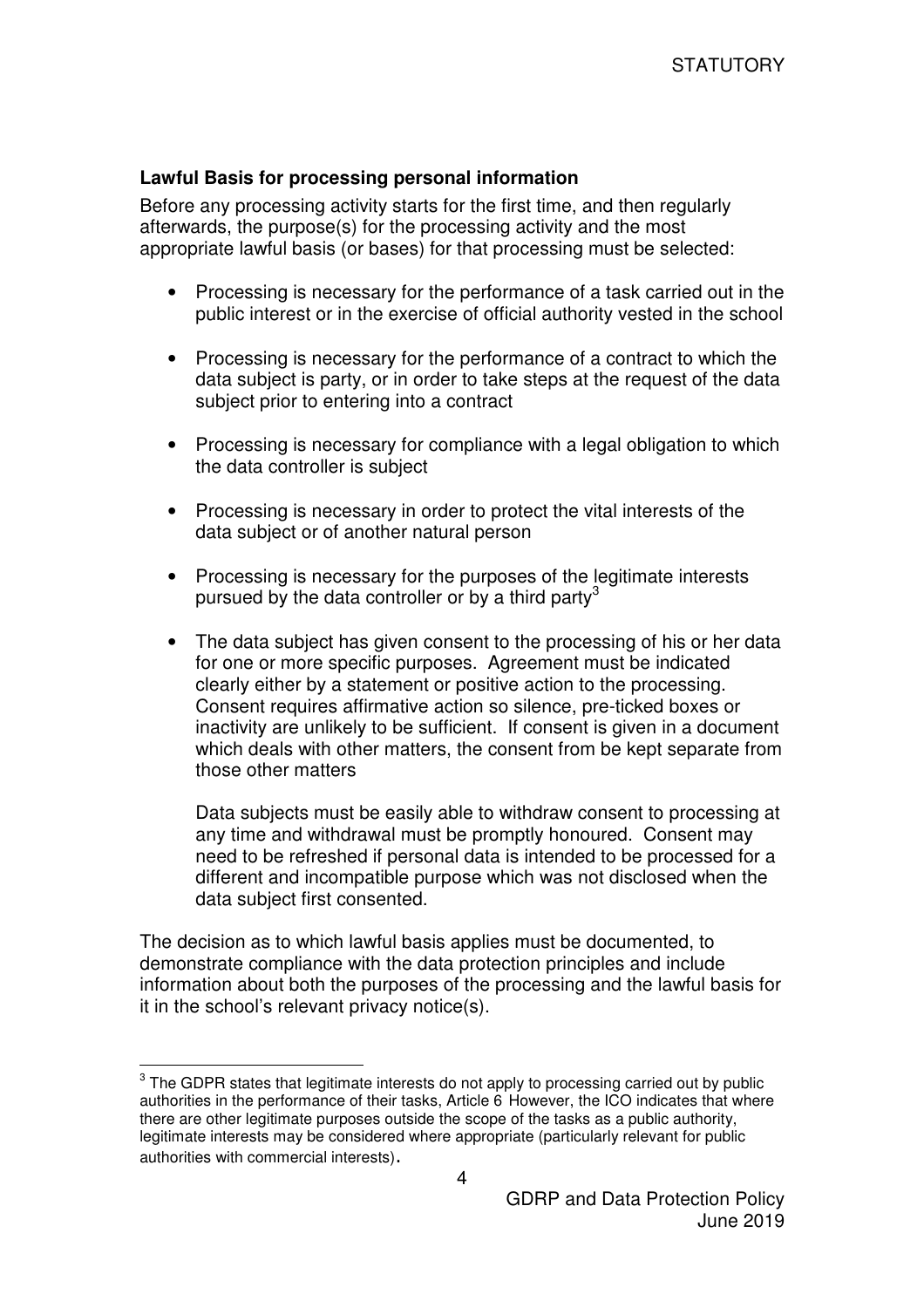When determining whether legitimate interests are the most appropriate basis for lawful processing (only where appropriate outside the school's public tasks) a legitimate interests assessment must be carried out and recorded. Where a significant privacy impact is identified, a data protection impact assessment (DPIA) may also need to be conducted.

# **Sensitive Personal Information**

Processing of sensitive personal information (known as 'special categories of personal data') is prohibited<sup>4</sup> unless a lawful special condition for processing is identified.

Sensitive personal information is data which reveals racial or ethnic origin, political opinions, religious or philosophical beliefs, trade union membership, sex life or orientation or is genetic or biometric data which uniquely identifies a natural person.

Sensitive personal information will only be processed if:

- There is a lawful basis for doing so as identified on previous page
- One of the special conditions for processing sensitive personal information applies:
	- (a) the individual ('data subject') has given explicit consent (which has been clearly explained in a Privacy Notice)
	- (b) the processing is necessary for the purposes of exercising the employment law rights or obligations of the school or the data subject
	- (c) the processing is necessary to protect the data subject's vital interests, and the data subject is physically incapable of giving consent
	- (d) the processing is carried out in the course of its legitimate activities with appropriate safeguards by a foundation, association or any other not-for-profit body with a political, philosophical, religious or trade-union aim
	- (e) the processing relates to personal data which are manifestly made public by the data subject
	- (f) the processing is necessary for the establishment, exercise or defence of legal claims
	- (g) the processing is necessary for reasons of substantial public interest
	- (h) the processing is necessary for purposes of preventative or occupational medicine, for the assessment of the working capacity of the employee, the provision of social care and the management of social care systems or services
	- (i) the processing is necessary for reasons of public interest in the area of public health.

 $\overline{a}$ 

<sup>4</sup> GDPR, Article 9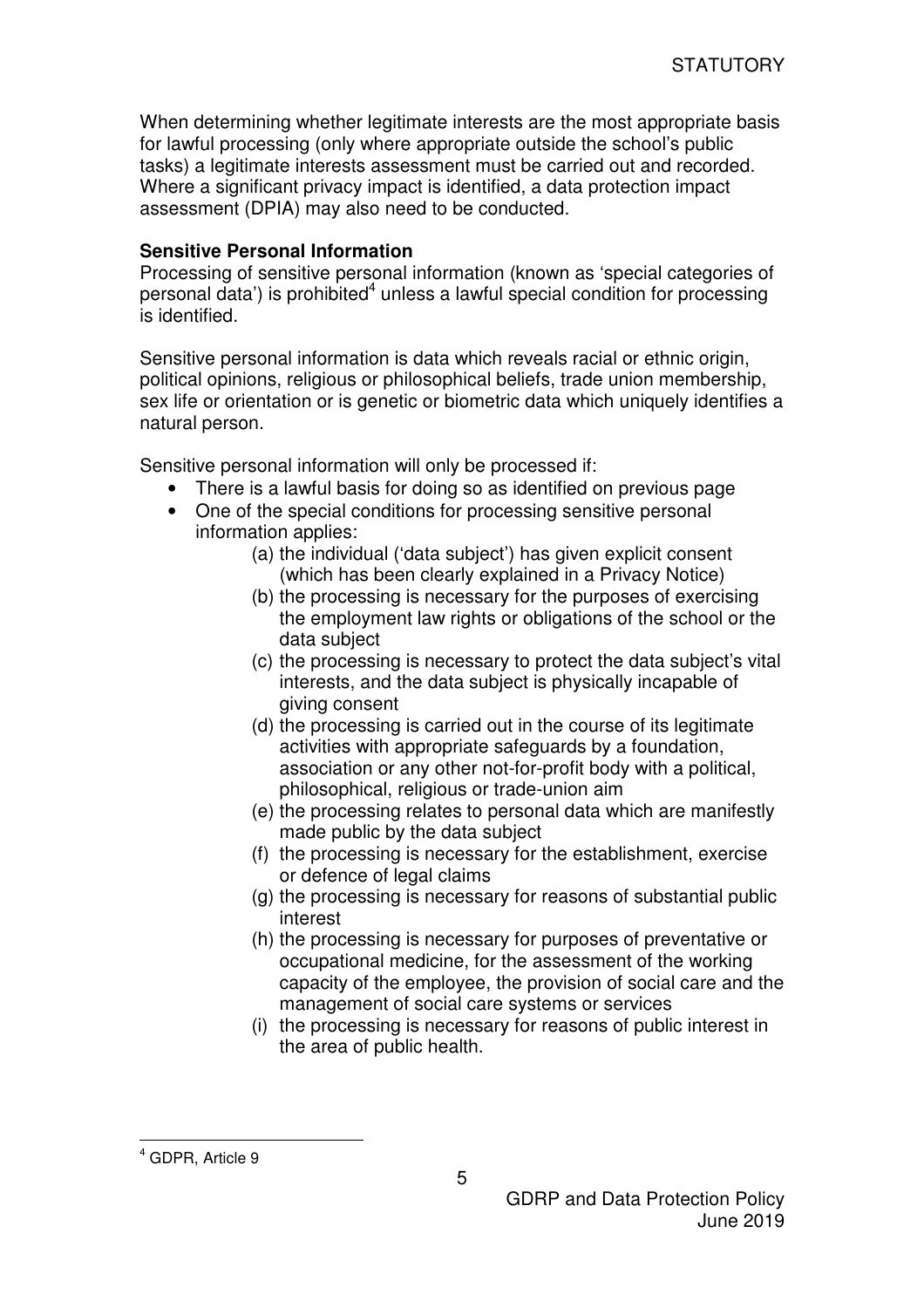The school's privacy notice(s) set out the types of sensitive personal information that it processes, what it is used for, the lawful basis for the processing and the special condition that applies.

Sensitive personal information will not be processed until an assessment has been made of the proposed processing as to whether it complies with the criteria above and the individual has been informed (by way of a privacy notice or consent) of the nature of the processing, the purposes for which it is being carried out and the legal basis for it.

Unless the School can rely on another legal basis of processing, explicit consent is usually required for processing sensitive personal data. Evidence of consent will need to be captured and recorded so that the school can demonstrate compliance with the GDPR.

#### **Automated Decision Making**

Where the school carries out automated decision making (including profiling) it must meet all the principles and have a lawful basis for the processing. Explicit consent will usually be required for automated decision making (unless it is authorised by law or it is necessary for the performance of or entering into a contract).

Additional safeguards and restrictions apply in the case of solely automated decision-making, including profiling. The School must as soon as reasonably possible notify the data subject in writing that a decision has been taken based on solely automated processing and that the data subject may request the school to reconsider or take a new decision. If such a request is received staff must contact the DPO as the school must reply within 21 days.

#### **Data Protection Impact Assessments (DPIA)**

All data controllers are required to implement 'Privacy by Design' when processing personal data.

This means the School's processes must embed privacy considerations and incorporate appropriate technical and organisational measures (like pseudonymisation) in an effective manner to ensure compliance with data privacy principles.

Where processing is likely to result in high risk to an individual's data protection rights (for example where a new technology is being implemented) a DPIA must be carried out to assess:

- whether the processing is necessary and proportionate in relation to its purpose
- the risks to individuals
- what measures can be put in place to address those risks and protect personal information.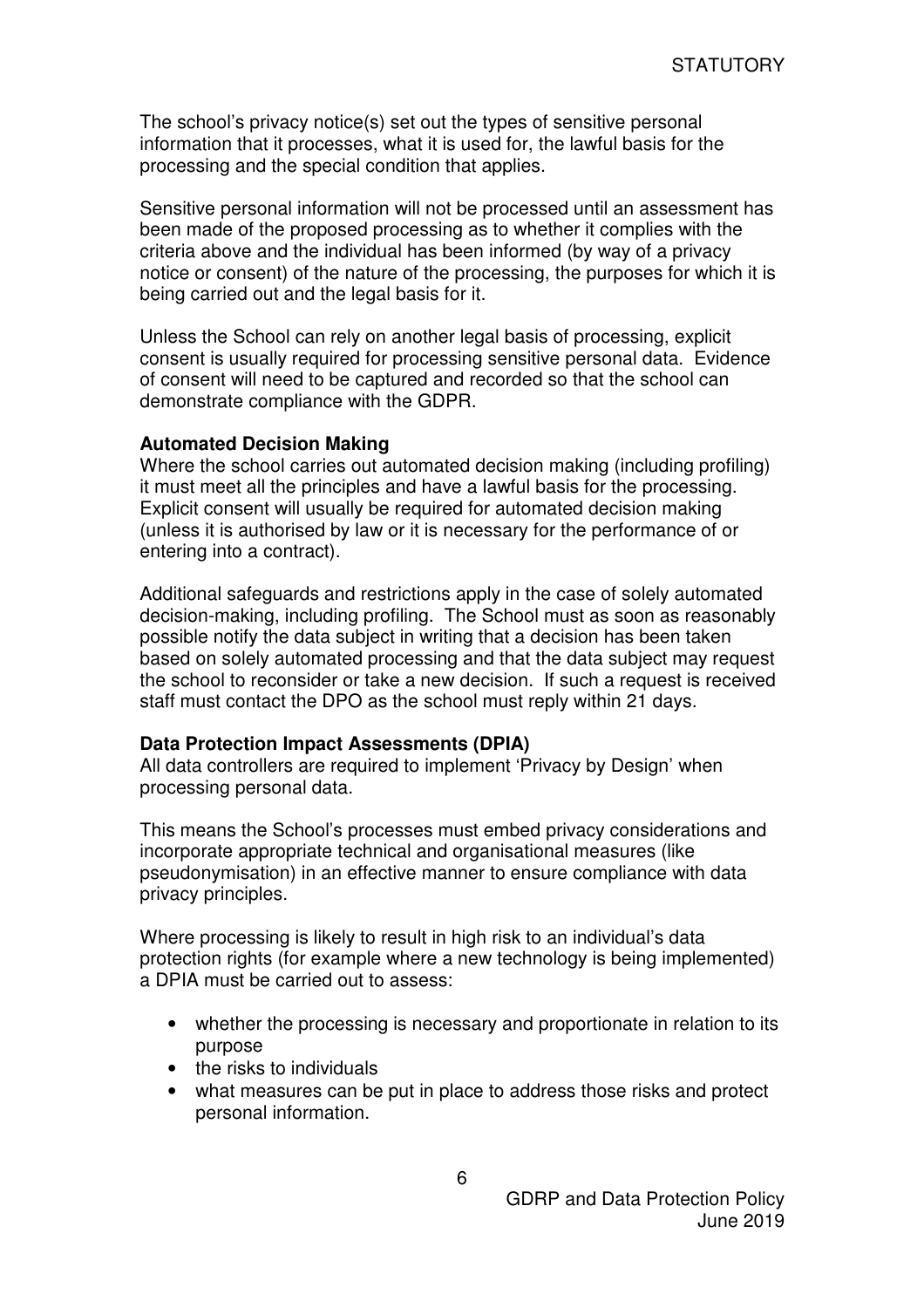Staff should adhere to the Data Protection Toolkit for Schools from the DfE with reference to the DPIA template.

When carrying out a DPIA, staff should seek the advice of the DPO for support and guidance and once complete, refer the finalised document to the DPO for sign off.

# **Documentation and records**

Written records of processing activities must be kept and recorded including:

- the name(s) and details of individuals or roles that carry out the processing
- the purposes of the processing
- a description of the categories of individuals and categories of personal data
- categories of recipients of personal data
- details of transfers to third countries, including documentation of the transfer mechanism safeguards in place
- retention schedules
- a description of technical and organisational security measures.

As part of the School's record of processing activities the DPO will document, or link to documentation on:

- information required for privacy notices
- records of consent
- controller-processor contracts
- the location of personal information;
- DPIAs and
- Records of data breaches.

Records of processing of sensitive information are kept on:

- The relevant purposes for which the processing takes place, including why it is necessary for that purpose
- The lawful basis for our processing and
- Whether the personal information is retained or erased in accordance with the Retention Schedule and, if not, the reasons for not following the policy.

The School should conduct regular reviews of the personal information it processes and update its documentation accordingly. This may include:

• Carrying out information audits to find out what personal information is held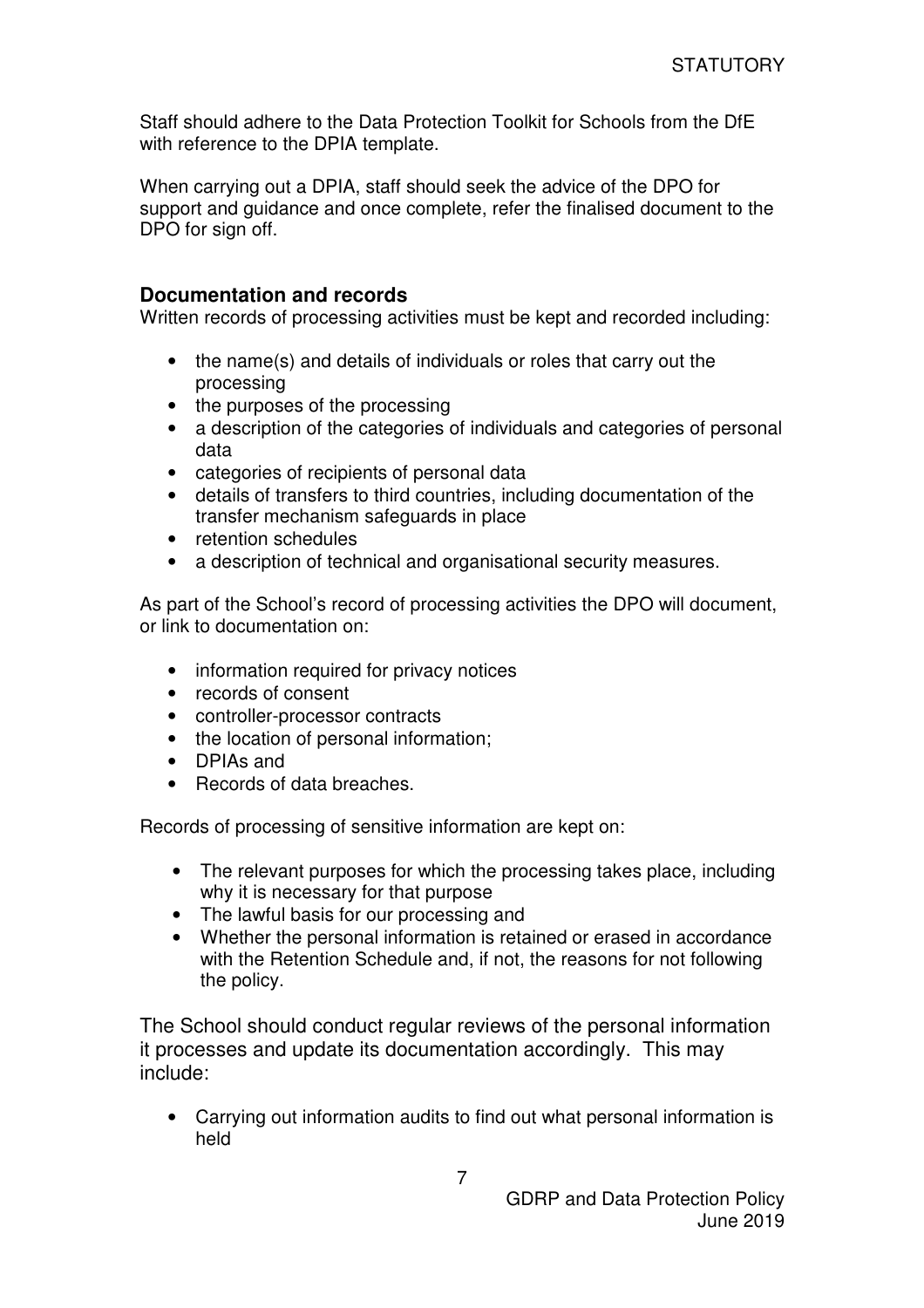- Talking to staff about their processing activities
- Reviewing policies, procedures, contracts and agreements to address retention, security and data sharing.

# **Privacy Notice**

The school will issue privacy notices as required, informing data subjects (or their parents, depending on age of the pupil, if about pupil information) about the personal information that it collects and holds relating to individual data subjects, how individuals can expect their personal information to be used and for what purposes.

When information is collected directly from data subjects, including for HR or employment purposes, the data subject shall be given all the information required by the GDPR including the identity of the data controller and the DPO, how and why the School will use, process, disclose, protect and retain that personal data through a privacy notice (which must be presented when the data subject first provides the data).

When information is collected indirectly (for example from a third party or publicly available source) the data subject must be provided with all the information required by the GDPR as soon as possible after collecting or receiving the data. The school must also check that the data was collected by the third party in accordance with the GDPR and on a basis which is consistent with the proposed processing of the personal data.

The School will take appropriate measures to provide information in privacy notices in a concise, transparent, intelligible and easily accessible form, using clear and plain language.

The School will issue a minimum of two privacy notices, one for pupil information, and one for workforce information, and these will be reviewed in line with any statutory or contractual changes. Follow this link to the GDPR page on KELSI where you will find the model privacy notice(s) for schools to use: http://www.kelsi.org.uk/school-management/data-and-reporting/accessto-information/the-general-data-protection-regulation-gdpr

#### **Purpose Limitation**

Personal data must be collected only for specified, explicit and legitimate purposes. It must not be further processed in any manner incompatible with those purposes.

Personal data must not be used for new, different or incompatible purposes from that disclosed when it was first obtained unless the data subject has been informed of the new purposes and they have consented where necessary.

#### **Data minimisation**

Personal data must be adequate, relevant and limited to what is necessary in relation to the purposes for which it is processed.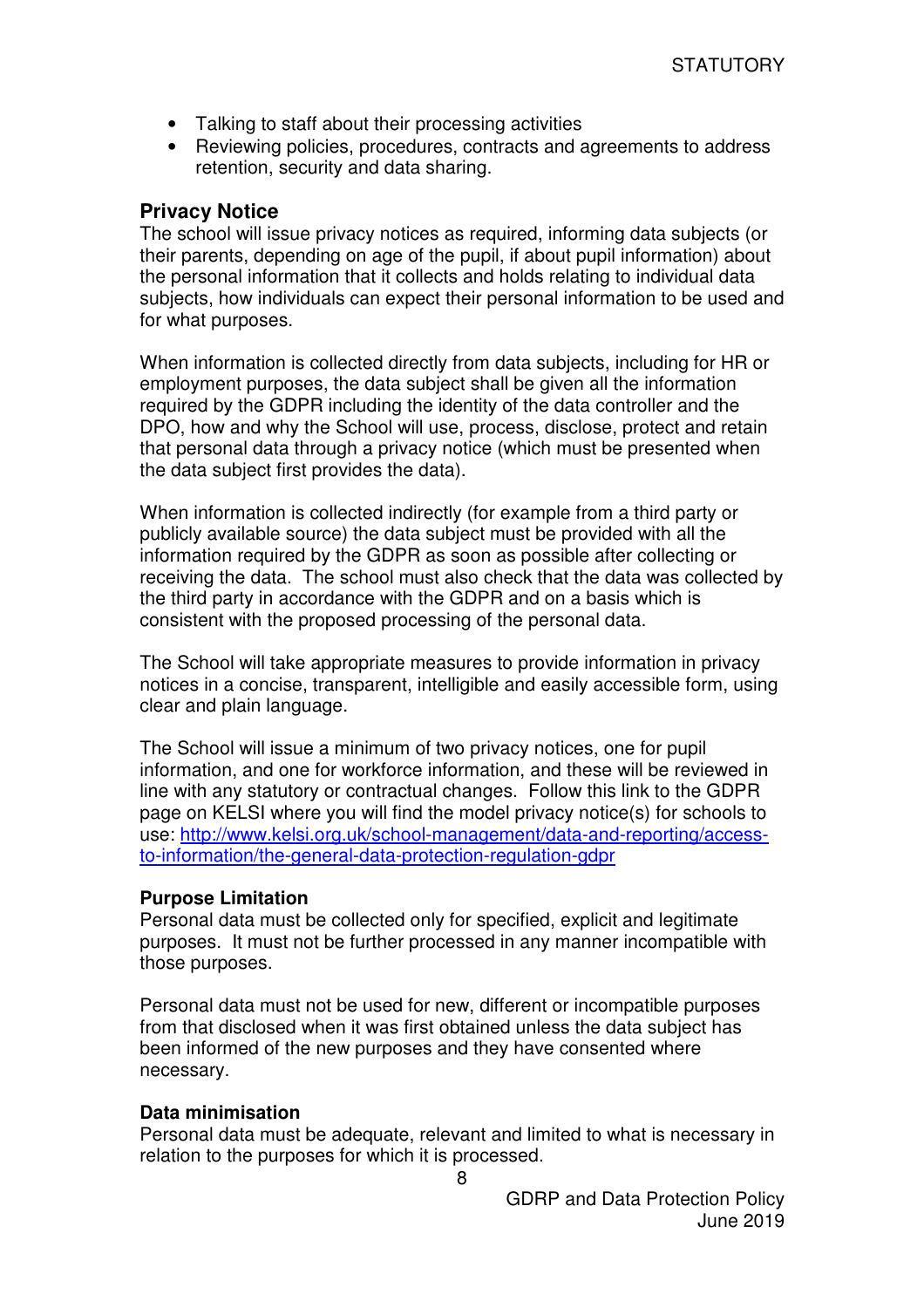Staff may only process data when their role requires it. Staff must not process personal data for any reason unrelated to their role.

The School maintains a Retention Schedule to ensure personal data is deleted after a reasonable time for the purpose for which it was being held, unless a law requires such data to be kept for a minimum time. Staff must take all reasonable steps to destroy or delete all personal data that is held in its systems when it is no longer required in accordance with the Schedule. This includes requiring third parties to delete such data where applicable.

Staff must ensure that data subjects are informed of the period for which data is stored and how that period is determined in any applicable Privacy Notice.

### **Individual Rights**

Staff as well as any other 'data subjects' have the following rights in relation to their personal information:

- To be informed about how, why and on what basis that information is processed (see the relevant privacy notice)
- To obtain confirmation that personal information is being processed and to obtain access to it and certain other information, by making a subject access request (see Appendix 1 - Procedure for Access to Personal Information)
- To have data corrected if it is inaccurate or incomplete
- To have data erased if it is no longer necessary for the purpose for which it was originally collected/processed, or if there are no overriding legitimate grounds for the processing ('the right to be forgotten')
- To restrict the processing of personal information where the accuracy of the information is contested, or the processing is unlawful (but you do not want the data to be erased) or where the school no longer need the personal information, but you require the data to establish, exercise or defend a legal claim
- To restrict the processing of personal information temporarily where you do not think it is accurate (and the school are verifying whether it is accurate), or where you have objected to the processing (and the school are considering whether the school's legitimate grounds override your interests)
- In limited circumstances to receive or ask for their personal data to be transferred to a third party in a structured, commonly used and machine-readable format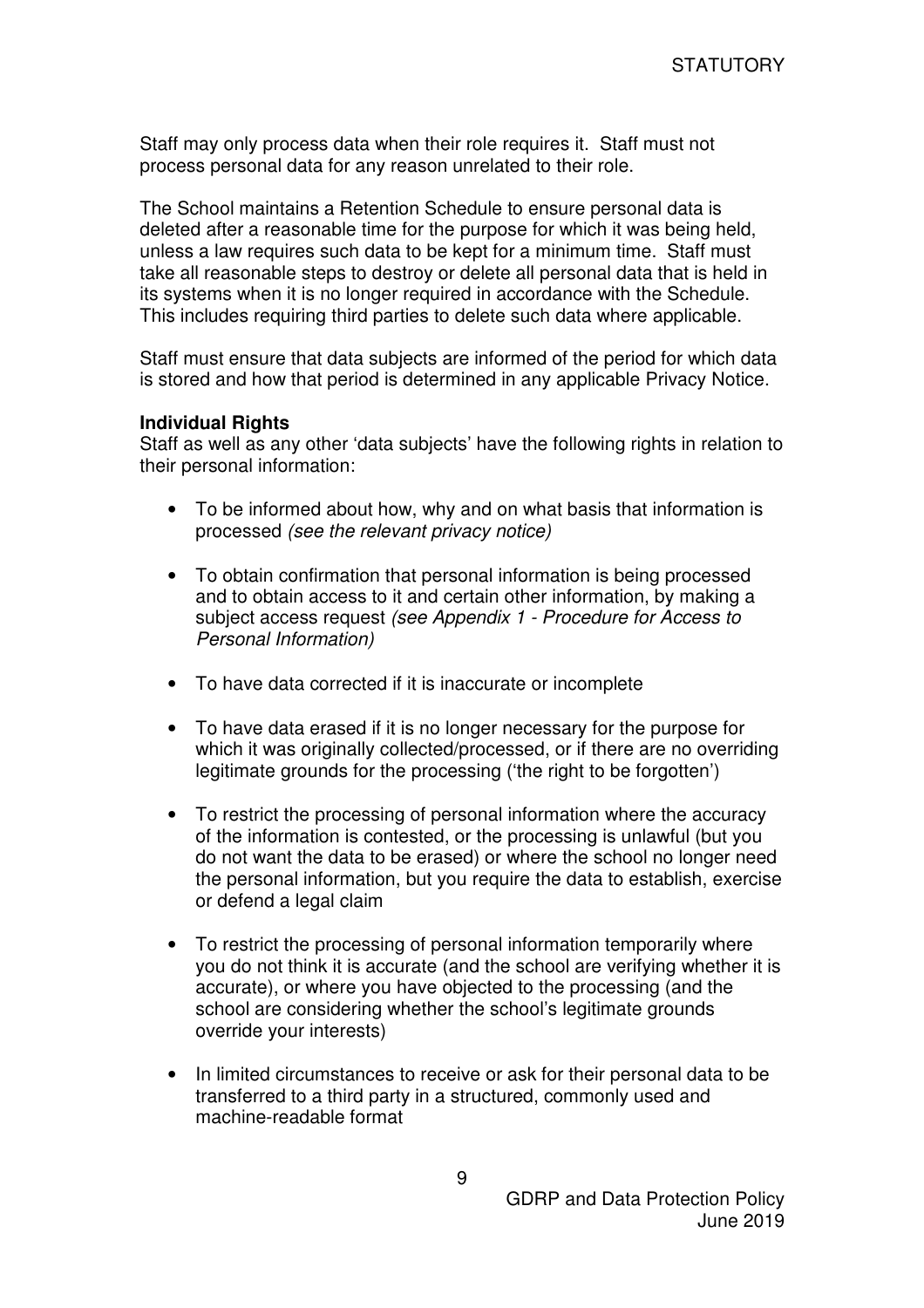- To withdraw consent to processing at any time (if applicable)
- To request a copy of an agreement under which personal data is transferred outside of the EEA.
- To object to decisions based solely on automated processing, including profiling
- To be notified of a data breach which is likely to result in high risk to their rights and obligations
- To make a complaint to the ICO or a Court.

# **Individual Responsibilities**

During their employment, staff may have access to the personal information of other members of staff, suppliers, clients or the public. The school expects staff to help meet its data protection obligations to those individuals.

If you have access to personal information, you must:

- only access the personal information that you have authority to access and only for authorised purposes
- only allow other staff to access personal information if they have appropriate authorisation
- only allow individuals who are not school staff to access personal information if you have specific authority to do so
- keep personal information secure (e.g. by complying with rules on access to premises, computer access, password protection and secure file storage and destruction in accordance with the school's policies).
- not remove personal information, or devices containing personal information (or which can be used to access it) from the school's premises unless appropriate security measures are in place (such as pseudonymisation, encryption or password protection) to secure the information and the device
- not store personal information on local drives or on personal devices that are used for work purposes.

# **Information Security**

The school will use appropriate technical and organisational measures to keep personal information secure, to protect against unauthorised or unlawful processing and against accidental loss, destruction or damage.

All staff are responsible for keeping information secure in accordance with the legislation and must follow their school's acceptable usage policy.

The school will develop, implement and maintain safeguards appropriate to its size, scope and business, its available resources, the amount of personal data that it owns or maintains on behalf of others and identified risks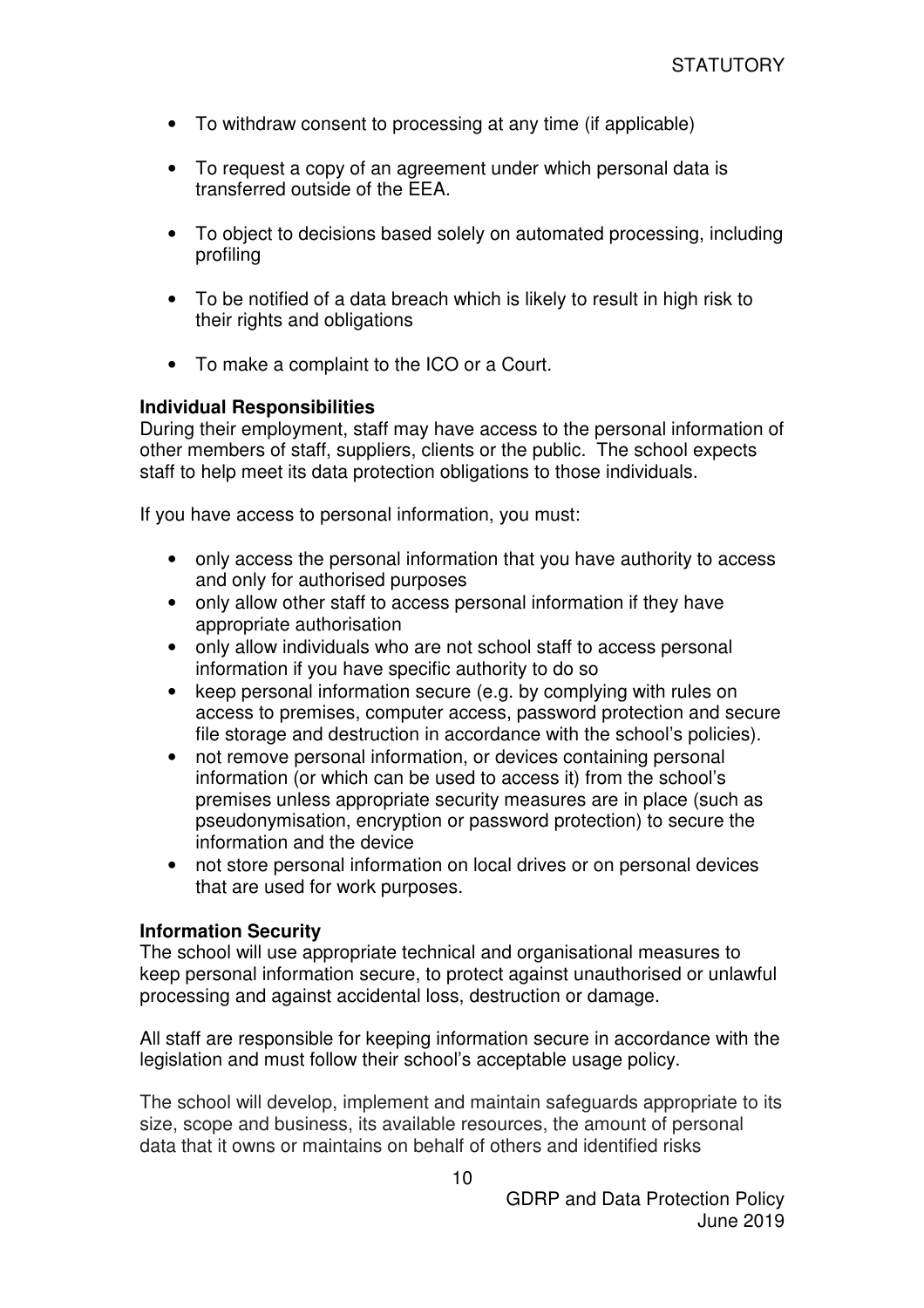(including use of encryption and pseudonymisation where applicable). It will regularly evaluate and test the effectiveness of those safeguards to ensure security of processing.

Staff must guard against unlawful or unauthorised processing of personal data and against the accidental loss of, or damage to, personal data. Staff must exercise particular care in protecting sensitive personal data from loss and unauthorised access, use or disclosure.

Staff must follow all procedures and technologies put in place to maintain the security of all personal data from the point of collection to the point of destruction. Staff may only transfer personal data to third-party service providers who agree in writing to comply with the required policies and procedures and who agree to put adequate measures in place, as requested.

Staff must maintain data security by protecting the **confidentiality, integrity and availability** of the personal data, defined as follows:

**Confidentiality** means that only people who have a need to know and are authorised to use the personal data can access it.

**Integrity** means that personal data is accurate and suitable for the purpose for which it is processed.

**Availability** means that authorised users can access the personal data when they need it for authorised purposes.

Staff must comply with and not attempt to circumvent the administrative, physical and technical safeguards the school has implemented and maintains in accordance with the GDPR and DPA.

Where the school uses external organisations to process personal information on its behalf, additional security arrangements need to be implemented in contracts with those organisations to safeguard the security of personal information. Contracts with external organisations must provide that:

- the organisation may only act on the written instructions of the school
- those processing data are subject to the duty of confidence
- appropriate measures are taken to ensure the security of processing
- sub-contractors are only engaged with the prior consent of the school and under a written contract
- the organisation will assist the school in providing subject access and allowing individuals to exercise their rights in relation to data protection
- the organisation will delete or return all personal information to the school as requested at the end of the contract
- the organisation will submit to audits and inspections, provide the school with whatever information it needs to ensure that they are both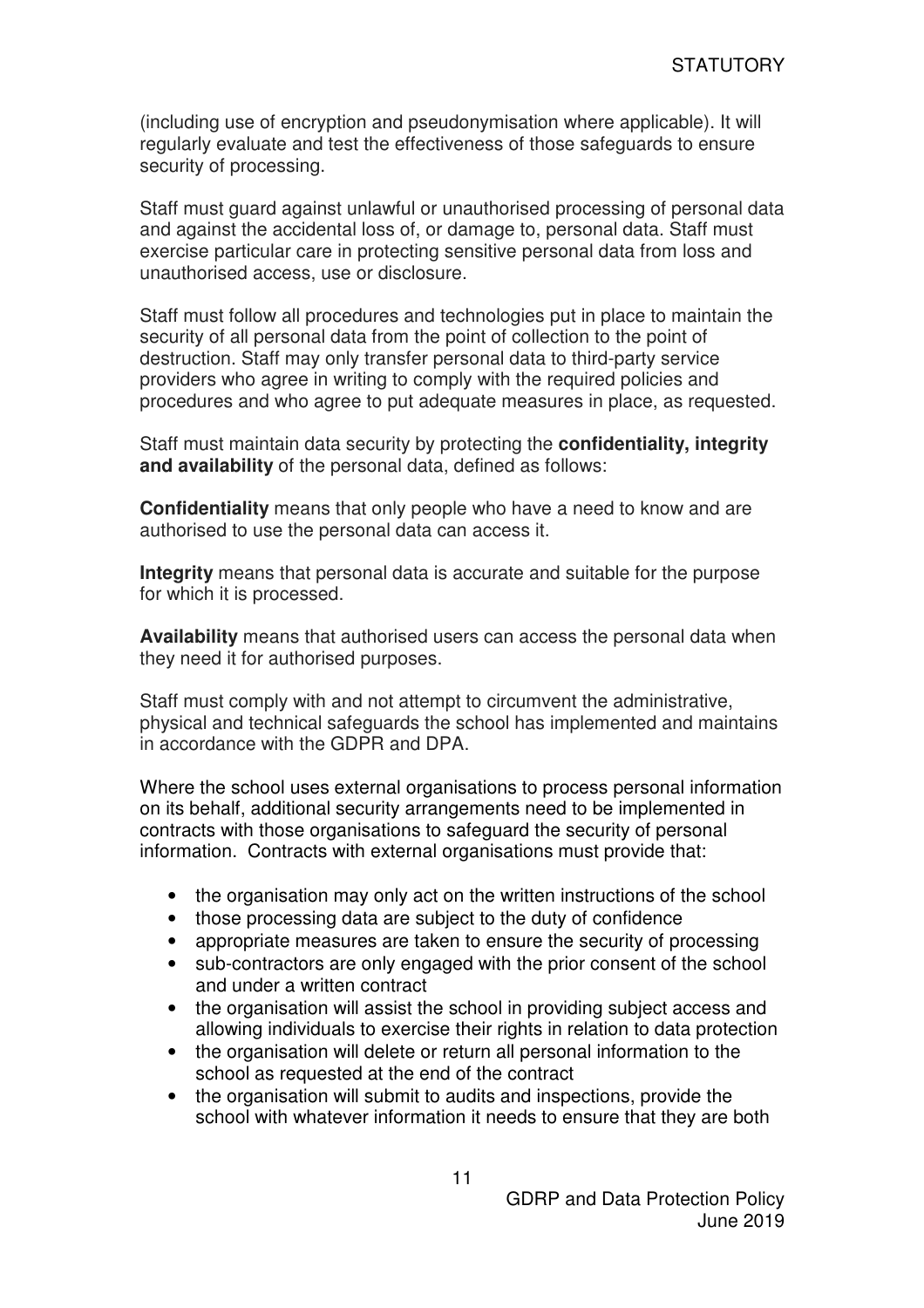meeting their data protection obligations, and tell the school immediately if it does something infringing data protection law.

Before any new agreement involving the processing of personal information by an external organisation is entered into, or an existing agreement is altered, the relevant staff must seek approval from the DPO.

#### **Storage and retention of personal information**

Personal data will be kept securely in accordance with the school's data protection obligations.

Personal data should not be retained for any longer than necessary. The length of time data should be retained will depend upon the circumstances, including the reasons why personal data was obtained. Staff should adhere to the KCC Information Management Toolkit for Schools on KELSI with reference to the Record Retention Schedule, available at the following link: http://www.kelsi.org.uk/\_\_data/assets/word\_doc/0012/60213/InformationMana gementToolkitforSchoolsv4-2.docx

Personal information that is no longer required will be deleted in accordance with the Schools Record Retention Schedule.

#### **Data breaches**

A data breach may take many different forms:

- Loss or theft of data or equipment on which personal information is stored
- Unauthorised access to or use of personal information either by a member of staff or third party
- Loss of data resulting from an equipment or systems (including hardware or software) failure
- Human error, such as accidental deletion or alteration of data
- Unforeseen circumstances, such as a fire or flood
- Deliberate attacks on IT systems, such as hacking, viruses or phishing scams
- Blagging offences where information is obtained by deceiving the organisation which holds it

The school must report a data breach to the Information Commissioner's Office (ICO) without undue delay and where possible within 72 hours, if the breach is likely to result in a risk to the rights and freedoms of individuals. The school must also notify the affected individuals if the breach is likely to result in a high risk to their rights and freedoms.

Staff should ensure they inform their line manager/DPO/Head teacher immediately that a data breach is discovered and make all reasonable efforts to recover the information, following the school's agreed breach reporting process.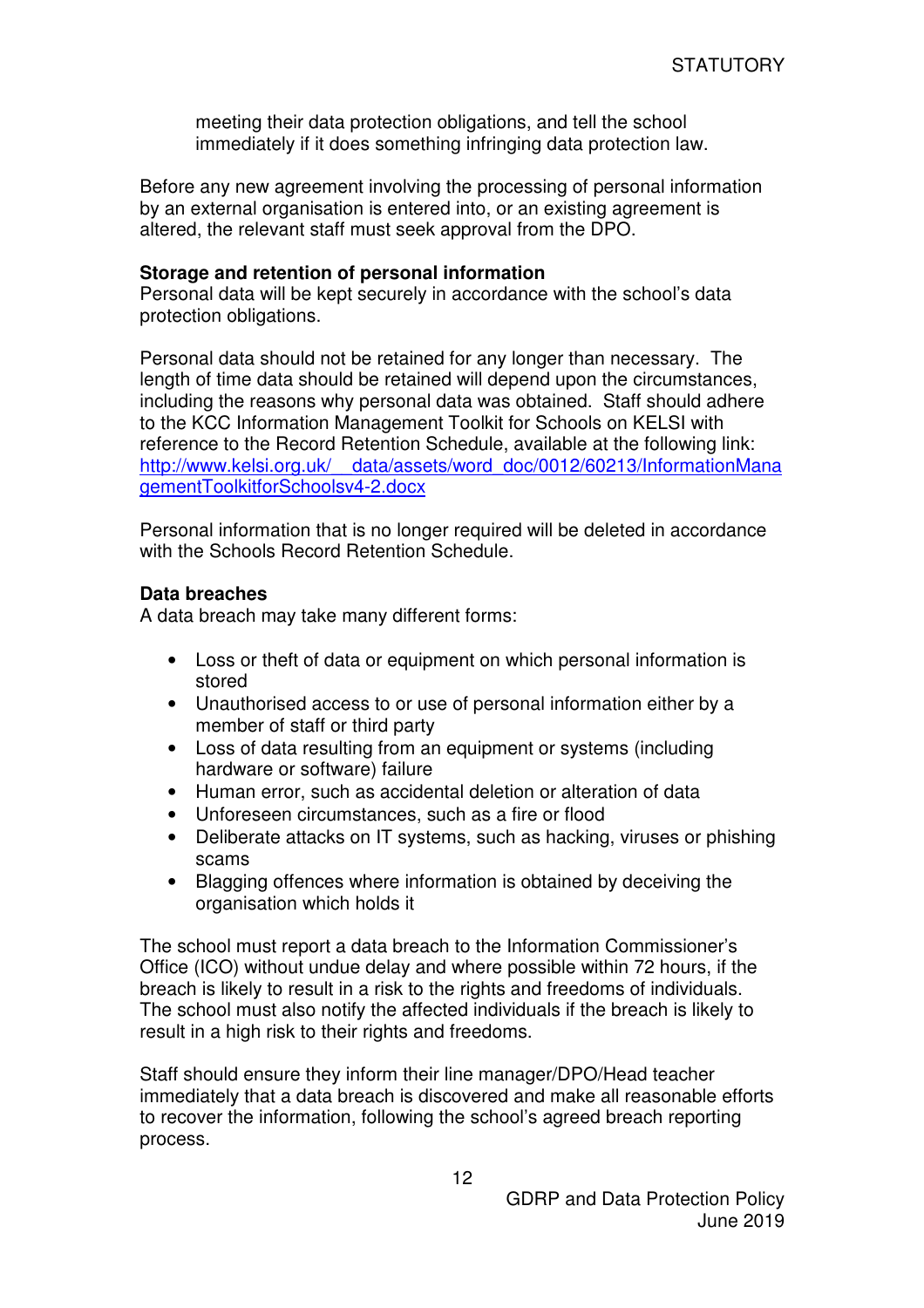# **Training**

The school will ensure that staff are adequately trained regarding their data protection responsibilities.

# **Consequences of a failure to comply**

The school takes compliance with this policy very seriously. Failure to comply puts data subjects whose personal information is being processed at risk and carries the risk of significant civil and criminal sanctions for the individual and the school and may in some circumstances amount to a criminal offence by the individual.

Any failure to comply with any part of this policy may lead to disciplinary action under the school's procedures and this action may result in dismissal for gross misconduct. If a non-employee breaches this policy, they may have their contract terminated with immediate effect.

If you have any questions or concerns about this policy, you should contact your line manager or the school's DPO.

# **Review of Policy**

This policy will be updated as necessary to reflect best practice or amendments made to the GDPR or DPA.

# **The Supervisory Authority in the UK**

Please follow this link to the ICO's website (https://ico.org.uk/) which provides detailed guidance on a range of topics including individuals' rights, data breaches, dealing with subject access requests, how to handle requests from third parties for personal data etc.

# **Glossary**

**Automated Decision-Making (ADM):** when a decision is made which is based solely on automated processing (including profiling) which produces legal effects or significantly affects an individual. The GDPR prohibits automated decision-making (unless certain conditions are met) but not automated processing.

**Automated Processing:** any form of automated processing of personal data consisting of the use of personal data to evaluate certain personal aspects relating to an individual, in particular to analyse or predict aspects concerning that individual's performance at work, economic situation, health, personal preferences, interests, reliability, behaviour, location or movements. profiling is an example of automated processing.

**Consent:** agreement which must be freely given, specific, informed and be an unambiguous indication of the data subject's wishes by which they, by a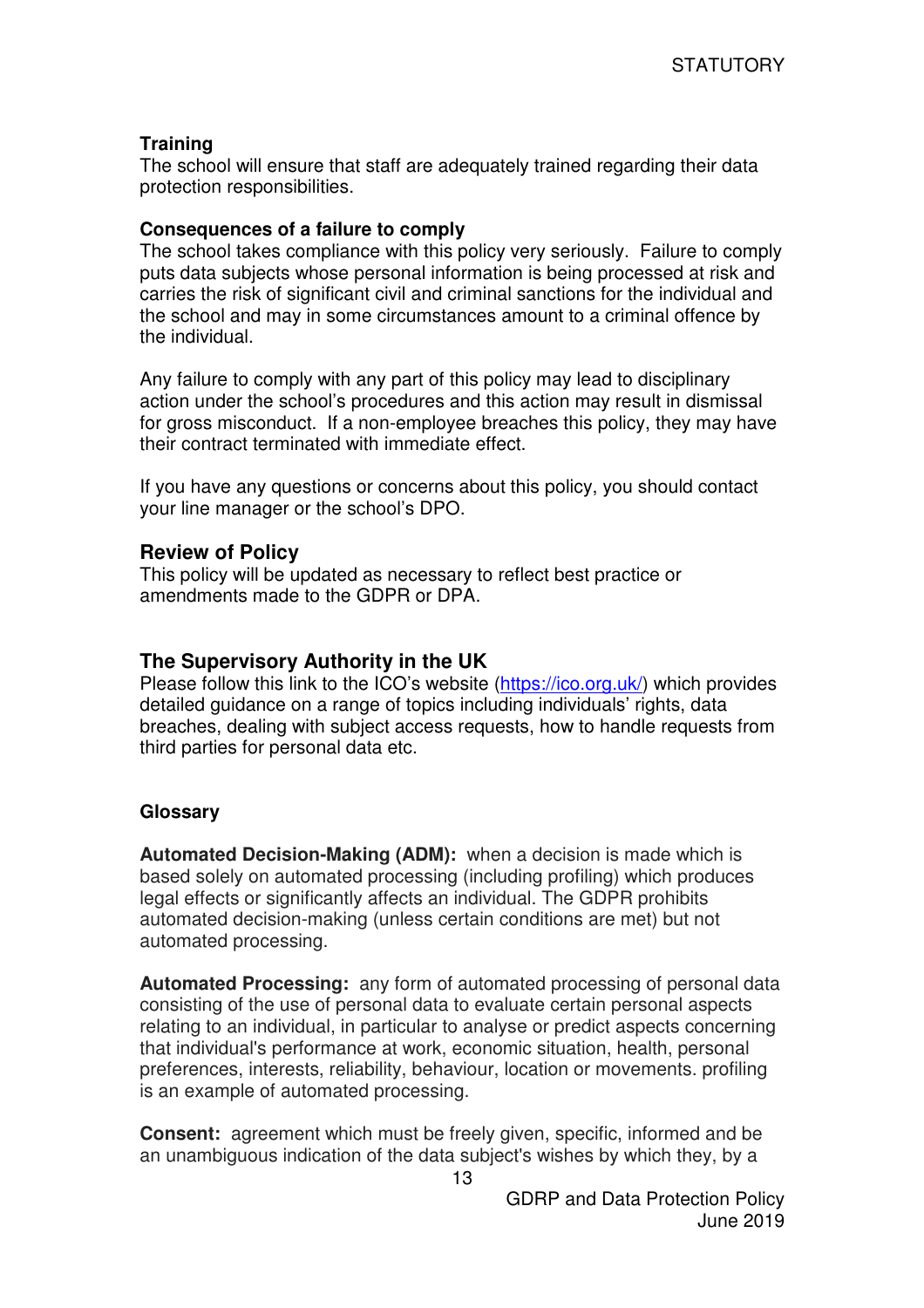statement or by a clear positive action, which signifies agreement to the processing of personal data relating to them.

**Data Controller** means the natural or legal person, public authority, agency or other body which, alone or jointly with others, determines the purposes and means of the processing of personal data. It is responsible for establishing practices and policies in line with the GDPR. The school is the Data Controller of all personal data relating to its pupils, parents and staff.

**Data Subject:** a living, identified or identifiable individual about whom we hold personal data. Data Subjects may be nationals or residents of any country and may have legal rights regarding their personal data.

**Data Privacy Impact Assessment (DPIA):** tools and assessments used to identify and reduce risks of a data processing activity. DPIA can be carried out as part of Privacy by Design and should be conducted for all major systems or business change programs involving the processing of personal data.

**Data Protection Officer (DPO):** the person required to be appointed in public authorities under the GDPR.

**EEA:** the 28 countries in the EU, and Iceland, Liechtenstein and Norway.

**Explicit Consent:** consent which requires a very clear and specific statement (not just action).

**General Data Protection Regulation (GDPR):** General Data Protection Regulation ((EU) 2016/679). Personal data is subject to the legal safeguards specified in the GDPR.

**Personal data** is any information relating to an identified or identifiable natural person (data subject) who can be identified, directly or indirectly by reference to an identifier such as a name, identification number, location data, an online identifier or to one or more factors specific to the physical, physiological, genetic, mental, economic, cultural or social identity of that natural person. Personal data includes sensitive personal data and pseudonymised personal data but excludes anonymous data or data that has had the identity of an individual permanently removed. Personal data can be factual (for example, a name, email address, location or date of birth) or an opinion about that person's actions or behaviour.

**Personal data breach** means a breach of security leading to the accidental or unlawful destruction, loss, alteration, unauthorised disclosure of, or access to, personal data transmitted, stored or otherwise processed.

**Privacy by Design:** implementing appropriate technical and organisational measures in an effective manner to ensure compliance with the GDPR.